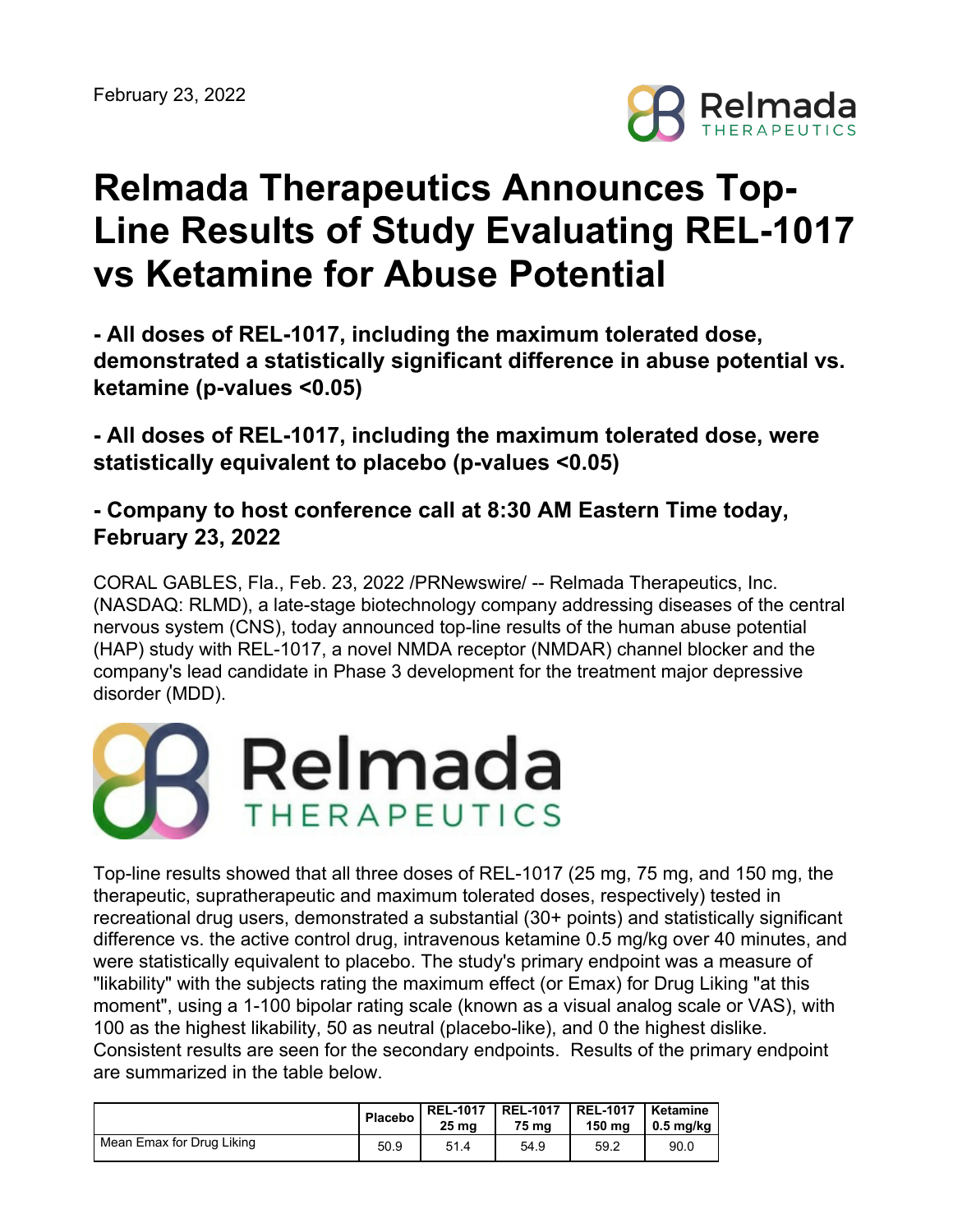| P-value for REL-1017 Difference vs<br>ketamine 0.5 mg/Kg over 40 minutes | < 0.05 | < 0.05 | < 0.05 | < 0.05 | $\overline{\phantom{a}}$ |
|--------------------------------------------------------------------------|--------|--------|--------|--------|--------------------------|
| P-value for REL-1017 Difference vs.<br>placebo                           |        | < 0.05 | < 0.05 | < 0.05 | < 0.05                   |

"These results demonstrate that REL-1017 strongly differentiates from ketamine and is comparable to placebo for the maximum effect for Drug Liking 'at this moment," said Sergio Traversa, CEO of Relmada Therapeutics. "Importantly, these data are consistent with previously generated results of the REL-1017 vs. oxycodone HAP study, which showed no meaningful abuse potential on the opioid domain. With the ketamine comparative study, we completed the extensive abuse potential testing program in line with the FDA 2017 published guidance. These collective results confirm the previously published data and the DEA statement that esmethadone does not have meaningful abuse potential.

Paolo Manfredi, M.D., Chief Scientific Officer of Relmada said, "We are very satisfied with the results of our second confirmatory HAP study, designed following FDA guidance, as part of the planned New Drug Application for REL-1017 for the treatment of MDD. These data are consistent with our prior oxycodone HAP study and confirm the large body of literature indicating the lack of meaningful abuse potential of REL-1017. There is a significant need for new treatment options for patients suffering from depression, and we continue to believe that REL-1017 has the potential to be a very safe, well tolerated and effective rapid acting antidepressant."

Jack Henningfield, Ph.D., Vice President, Research, Health Policy, and Abuse Liability at Pinney Associates and former Chief of the Clinical Pharmacology Research Branch and the Abuse Potential and Biology of Dependence Assessment Section of the National Institute on Drug Abuse (NIDA), added, "These data show no evidence of meaningful abuse potential of REL-1017 compared to ketamine, including at the maximum tolerated dose with a likability profile comparable to placebo. These ketamine data and the previously released oxycodone data are consistent with HAP study results of other approved products that are unscheduled or in Schedule V."

# **Conference Call and Webcast Information**

Relmada will host a conference call and webcast presentation today, February 23, 2022, at 8:30 AM Eastern Time to discuss the study results, which can be accessed with the information below:

# *Wednesday, February 23 at 8:30 AM ET*

Domestic: 1-866-409-1555 International: 1-313-209-4906 Conference ID: 1751730 Webcast: [https://viavid.webcasts.com/starthere.jsp?ei=1532206&tp\\_key=c85c506a7e](https://viavid.webcasts.com/starthere.jsp?ei=1532206&tp_key=c85c506a7e)

The subsequent archived recording will be available on the Investors section of the Relmada website at [www.relmada.com](http://www.relmada.com/).

# **Background**

REL-1017 (which is also known as esmethadone, dextromethadone, or d-methadone), is the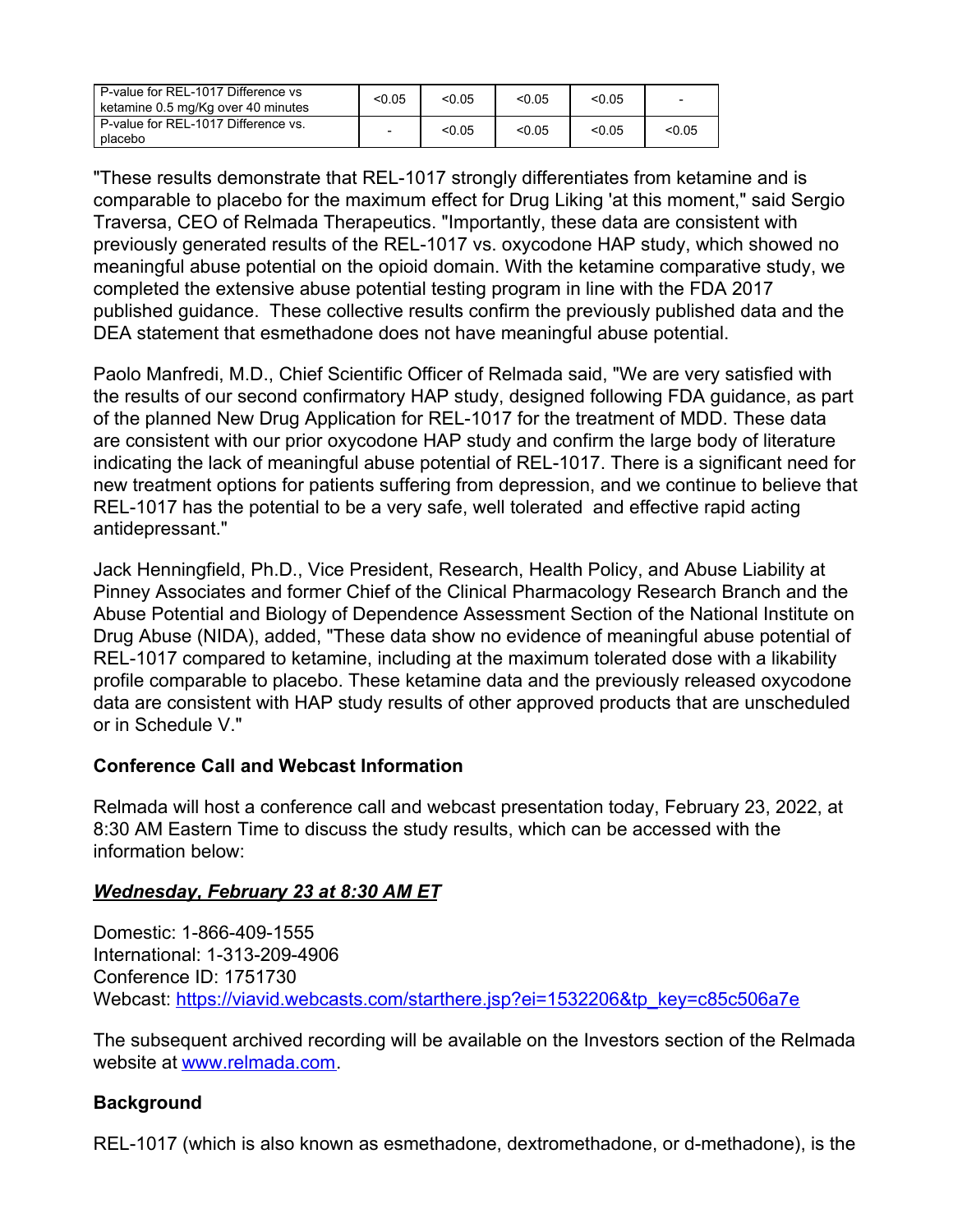opioid-inactive, dextro- or right-side isomer of racemic methadone. Prior preclinical and clinical findings have indicated that the dextro-isomer, REL-1017, lacks the addiction liability and respiratory depressant effects of its parent molecule. In contrast, levomethadone, the left-side isomer, is an opioid agonist and is entirely responsible for the analgesic activity of the parent molecule.<sup>1</sup>

HAP studies are conducted to evaluate the likelihood that a medicine affecting the central nervous system may be abused by patients or the general public. The study comparing REL-1017 to ketamine is the second of two clinical trials to assess abuse potential per FDA guidance as part of the planned REL-1017 NDA for the treatment of MDD.

The scheduling of a drug depends on the analysis of several parameters (receptor studies, animal studies, human studies, history of abuse). These parameters are generally referred to as the "eight factor analysis". All tested parameters suggest a lack of any meaningful abuse potential for REL-1017 and are fully aligned with the 2019 DEA statement on methadone.<sup>1</sup>

# **About The Human Abuse Potential Study for REL-1017 vs. Ketamine**

The study was a single-dose, Phase 1, randomized, double-blind, double-dummy, activeand placebo-controlled, six-way crossover study to assess the abuse potential of REL-1017 relative to ketamine and placebo in healthy experienced recreational drug users. Ketamine, the active control, was administered intravenously at the dose of 0.5 mg/kg, a standard dose in HAP studies. A total of 51 subjects were enrolled and fulfilled criteria for the predefined statistical analysis.

Once available, the full data set and detailed results will be submitted to the FDA and for presentation at future scientific conferences and publication in peer-reviewed journals.

# **About REL-1017**

REL-1017, a new chemical entity (NCE) and novel NMDA receptor (NMDAR) channel blocker that preferentially targets hyperactive channels while maintaining physiological glutamatergic neurotransmission, is currently in late-stage development for the treatment of MDD in adjunctive and monotherapy Phase 3 studies. The ongoing RELIANCE Phase 3 Clinical Research Program is designed to evaluate the potential for REL-1017 as a rapidacting, oral, once-daily antidepressant treatment. In a Phase 2 trial, REL-1017 demonstrated rapid, robust, and sustained antidepressant effects with statistically significant improvements compared to placebo in tested measures of depression. The Phase 2 study also showed a favorable safety, tolerability, and pharmacokinetics profile of REL-1017, consistent with observed in previously completed Phase 1 studies.

# **About Relmada Therapeutics, Inc.**

Relmada Therapeutics is a late-stage biotechnology company addressing diseases of the central nervous system (CNS), with a focus on major depressive disorder (MDD). Relmada's experienced and dedicated team is committed to making a difference in the lives of patients and their families. Relmada's lead program, REL-1017, is a new chemical entity (NCE) and novel NMDA receptor (NMDAR) channel blocker that preferentially targets hyperactive channels while maintaining physiological glutamatergic neurotransmission. REL-1017 has